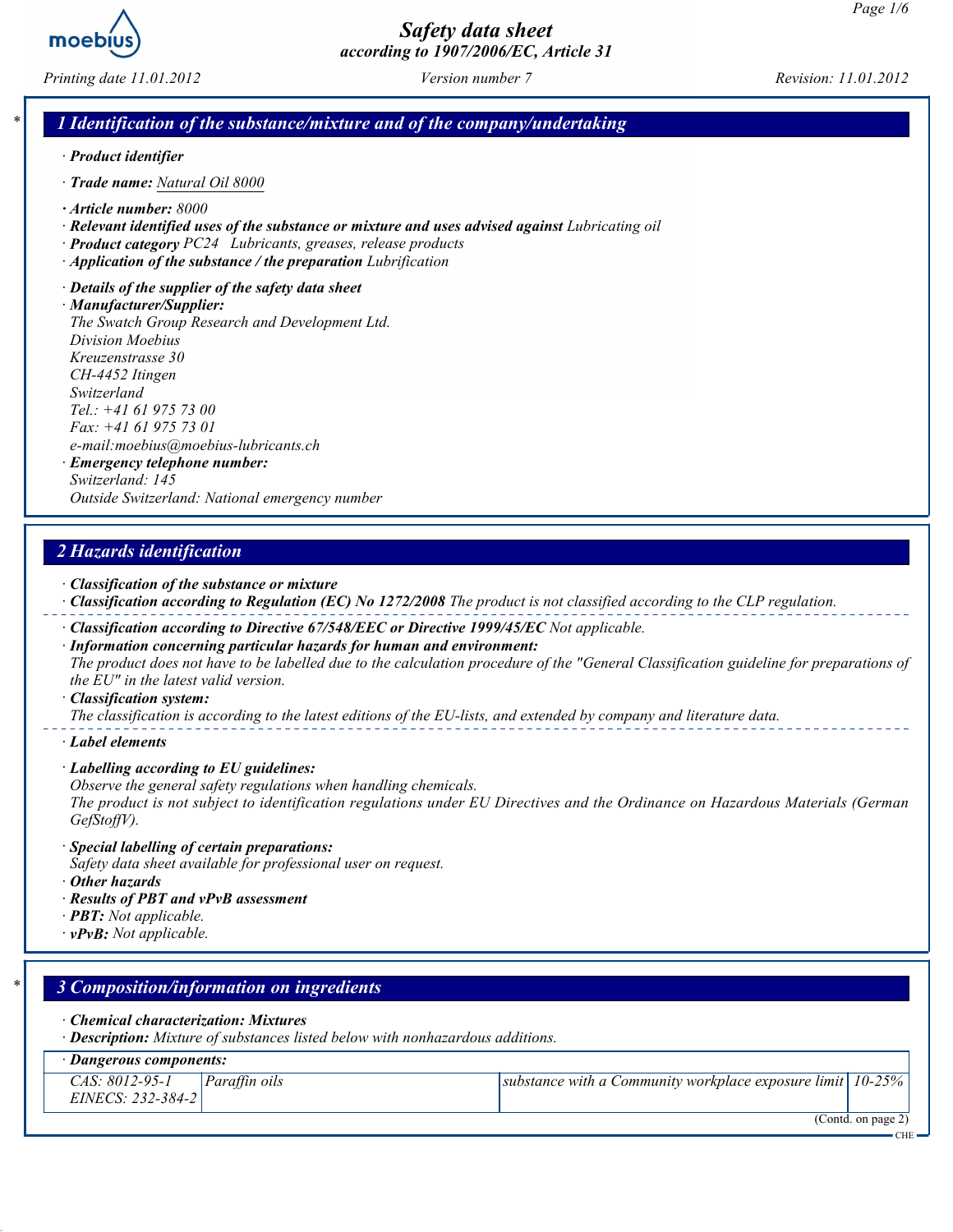Printing date 11.01.2012 Version number 7 Revision: 11.01.2012

Trade name: Natural Oil 8000

· Additional information: For the wording of the listed risk phrases refer to section 16.

(Contd. of page 1)

#### 4 First aid measures

- · Description of first aid measures
- · General information: No special measures required.
- · After inhalation: Supply fresh air; consult doctor in case of complaints.
- · After skin contact: Generally the product does not irritate the skin.
- $\cdot$  After eve contact: Rinse opened eve for several minutes under running water.
- · After swallowing: If symptoms persist consult doctor.
- · Information for doctor:
- · Most important symptoms and effects, both acute and delayed No further relevant information available.
- · Indication of any immediate medical attention and special treatment needed No further relevant information available.

### 5 Firefighting measures

- · Extinguishing media
- · Suitable extinguishing agents: Use fire extinguishing methods suitable to surrounding conditions.
- · Special hazards arising from the substance or mixture No further relevant information available.
- · Advice for firefighters
- · Protective equipment: No special measures required.

#### **6 Accidental release measures**

- · Personal precautions, protective equipment and emergency procedures Not required.
- · Environmental precautions: No special measures required.
- · Methods and material for containment and cleaning up:
- Absorb with liquid-binding material (sand, diatomite, acid binders, universal binders, sawdust).
- · Reference to other sections
- No dangerous substances are released.
- See Section 7 for information on safe handling.
- See Section 8 for information on personal protection equipment.

See Section 13 for disposal information.

#### 7 Handling and storage

- · Handling:
- · Precautions for safe handling No special measures required.
- · Information about fire and explosion protection: No special measures required.
- · Conditions for safe storage, including any incompatibilities
- · Storage:
- $\cdot$  Requirements to be met by storerooms and receptacles: No special requirements.
- · Information about storage in one common storage facility: Not required.
- · Further information about storage conditions: None.
- $\cdot$  Specific end use(s) No further relevant information available.

### 8 Exposure controls/personal protection

· Additional information about design of technical facilities: No further data; see item 7.

(Contd. on page 3)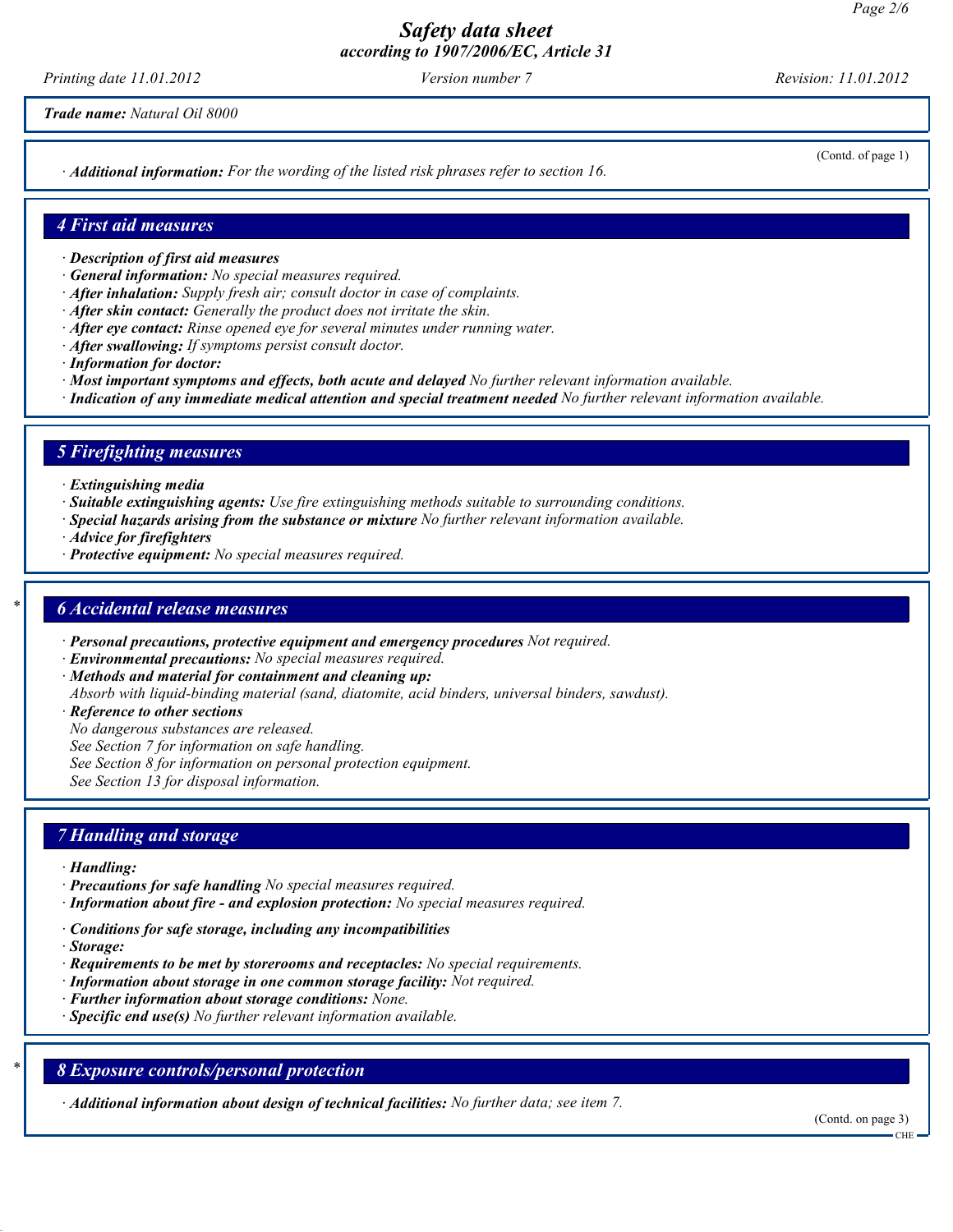Printing date 11.01.2012 Version number 7 Revision: 11.01.2012

Trade name: Natural Oil 8000

(Contd. of page 2)

CHE

· Control parameters

· Ingredients with limit values that require monitoring at the workplace:

## 8012-95-1 Paraffin oils

MAK (Switzerland - german)  $\left|5 \text{ e mg/m}^3\right|$ 

· Additional information: The lists valid during the making were used as basis.

· Exposure controls

· Personal protective equipment:

· General protective and hygienic measures: The usual precautionary measures are to be adhered to when handling chemicals.

· Respiratory protection: Not required.

· Protection of hands:

The glove material has to be impermeable and resistant to the product/ the substance/ the preparation. Due to missing tests no recommendation to the glove material can be given for the product/ the preparation/ the chemical mixture. Selection of the glove material on consideration of the penetration times, rates of diffusion and the degradation

· Material of gloves

The selection of the suitable gloves does not only depend on the material, but also on further marks of quality and varies from manufacturer to manufacturer. As the product is a preparation of several substances, the resistance of the glove material can not be calculated in advance and has therefore to be checked prior to the application.

· Penetration time of glove material

The exact break through time has to be found out by the manufacturer of the protective gloves and has to be observed.

· Eye protection: Goggles recommended during refilling

| · Information on basic physical and chemical properties |                                               |  |  |  |
|---------------------------------------------------------|-----------------------------------------------|--|--|--|
| <b>General Information</b>                              |                                               |  |  |  |
| $\cdot$ Appearance:                                     |                                               |  |  |  |
| Form:                                                   | Oily                                          |  |  |  |
| Colour:                                                 | Yellow                                        |  |  |  |
| · Odour:                                                | <i><b>Odourless</b></i>                       |  |  |  |
| Odour threshold:                                        | Not determined.                               |  |  |  |
| $\cdot$ pH-value:                                       | Not determined.                               |  |  |  |
| Change in condition                                     |                                               |  |  |  |
| <b>Melting point/Melting range:</b>                     | Undetermined.                                 |  |  |  |
| <b>Boiling point/Boiling range:</b>                     | $>$ 200°C                                     |  |  |  |
| · Flash point:                                          | $>100^{\circ}C$                               |  |  |  |
| · Flammability (solid, gaseous):                        | Not applicable.                               |  |  |  |
| · Ignition temperature:                                 |                                               |  |  |  |
| <b>Decomposition temperature:</b>                       | Not determined.                               |  |  |  |
| · Self-igniting:                                        | Product is not selfigniting.                  |  |  |  |
| · Danger of explosion:                                  | Product does not present an explosion hazard. |  |  |  |
| · Explosion limits:                                     |                                               |  |  |  |
| Lower:                                                  | Not determined.                               |  |  |  |
| <b>Upper:</b>                                           | Not determined.                               |  |  |  |
| · Vapour pressure:                                      | Not determined.                               |  |  |  |
| $\cdot$ Density:                                        | Not determined.                               |  |  |  |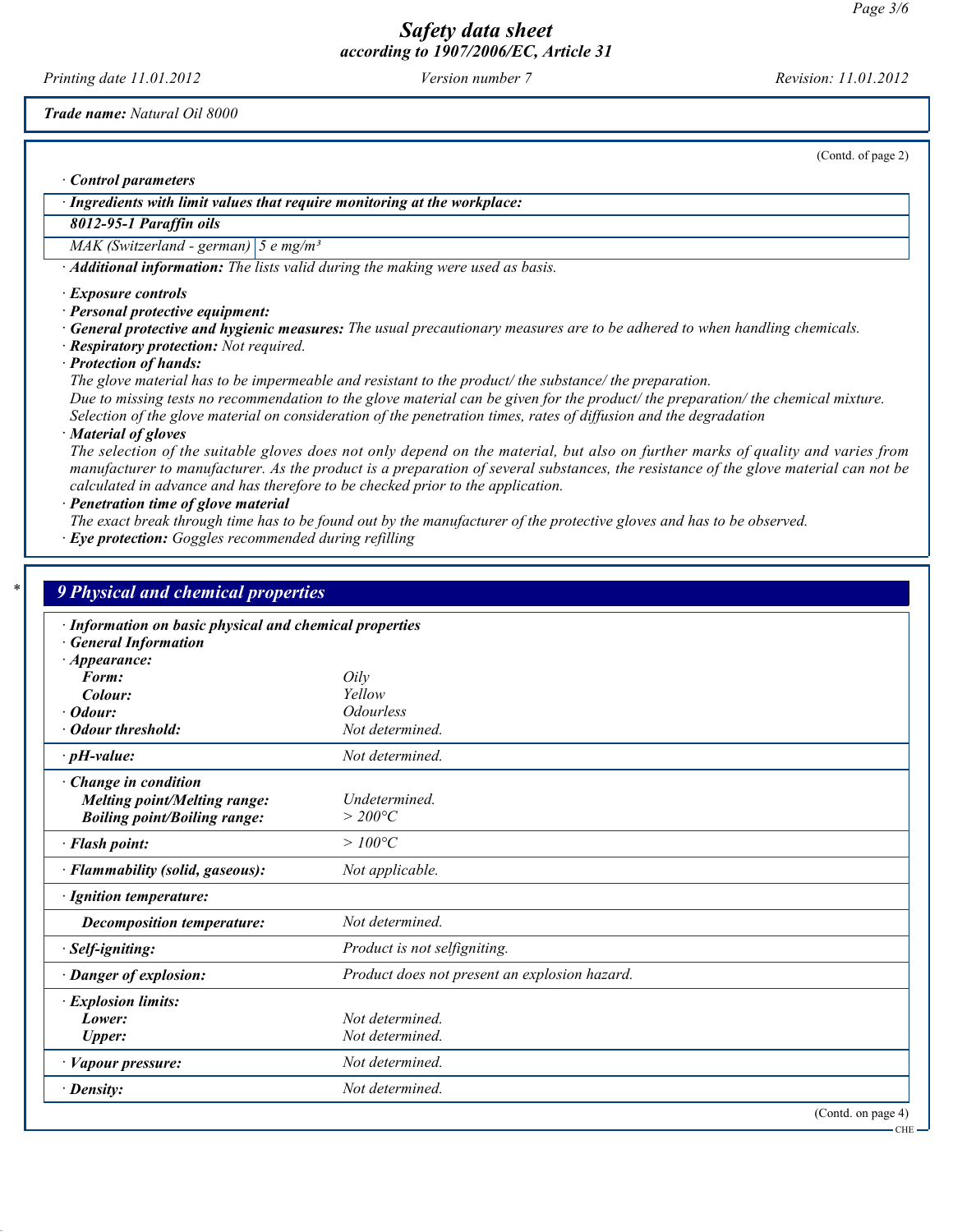Printing date 11.01.2012 Version number 7 Revision: 11.01.2012

Trade name: Natural Oil 8000

|                                                              |                                            | (Contd. of page 3) |
|--------------------------------------------------------------|--------------------------------------------|--------------------|
| $\cdot$ Relative density                                     | Not determined.                            |                    |
| $\cdot$ <i>Vapour density</i>                                | Not determined.                            |                    |
| $\cdot$ Evaporation rate                                     | Not determined.                            |                    |
| · Solubility in / Miscibility with                           |                                            |                    |
| water:                                                       | Not miscible or difficult to mix.          |                    |
| · Segregation coefficient (n-octanol/water): Not determined. |                                            |                    |
| $\cdot$ <i>Viscosity:</i>                                    |                                            |                    |
| Dynamic:                                                     | Not determined.                            |                    |
| Kinematic at 20°C:                                           | 95 s (DIN 53211/4)                         |                    |
| · Solvent content:                                           |                                            |                    |
| Organic solvents:                                            | $0.0\%$                                    |                    |
| $VOC$ (EC)                                                   | $0.00\%$                                   |                    |
| Other information                                            | No further relevant information available. |                    |

### 10 Stability and reactivity

- · Reactivity
- · Chemical stability
- · Thermal decomposition / conditions to be avoided: No decomposition if used according to specifications.
- · Possibility of hazardous reactions No dangerous reactions known.
- · Conditions to avoid No further relevant information available.
- · Incompatible materials: No further relevant information available.
- · Hazardous decomposition products: No dangerous decomposition products known.

#### 11 Toxicological information

- · Information on toxicological effects
- · Acute toxicity:
- · Primary irritant effect:
- · on the skin: No irritant effect.
- · on the eye: No irritating effect.
- · Sensitization: No sensitizing effects known.
- · Additional toxicological information:

The product is not subject to classification according to the calculation method of the General EU Classification Guidelines for Preparations as issued in the latest version.

When used and handled according to specifications, the product does not have any harmful effects to our experience and the information provided to us.

# 12 Ecological information

- · Toxicity
- · Aquatic toxicity: No further relevant information available.
- · Persistence and degradability No further relevant information available.
- · Behaviour in environmental systems:
- · Bioaccumulative potential No further relevant information available.
- · Mobility in soil No further relevant information available.
- · Additional ecological information:
- · General notes: Generally not hazardous for water

(Contd. on page 5)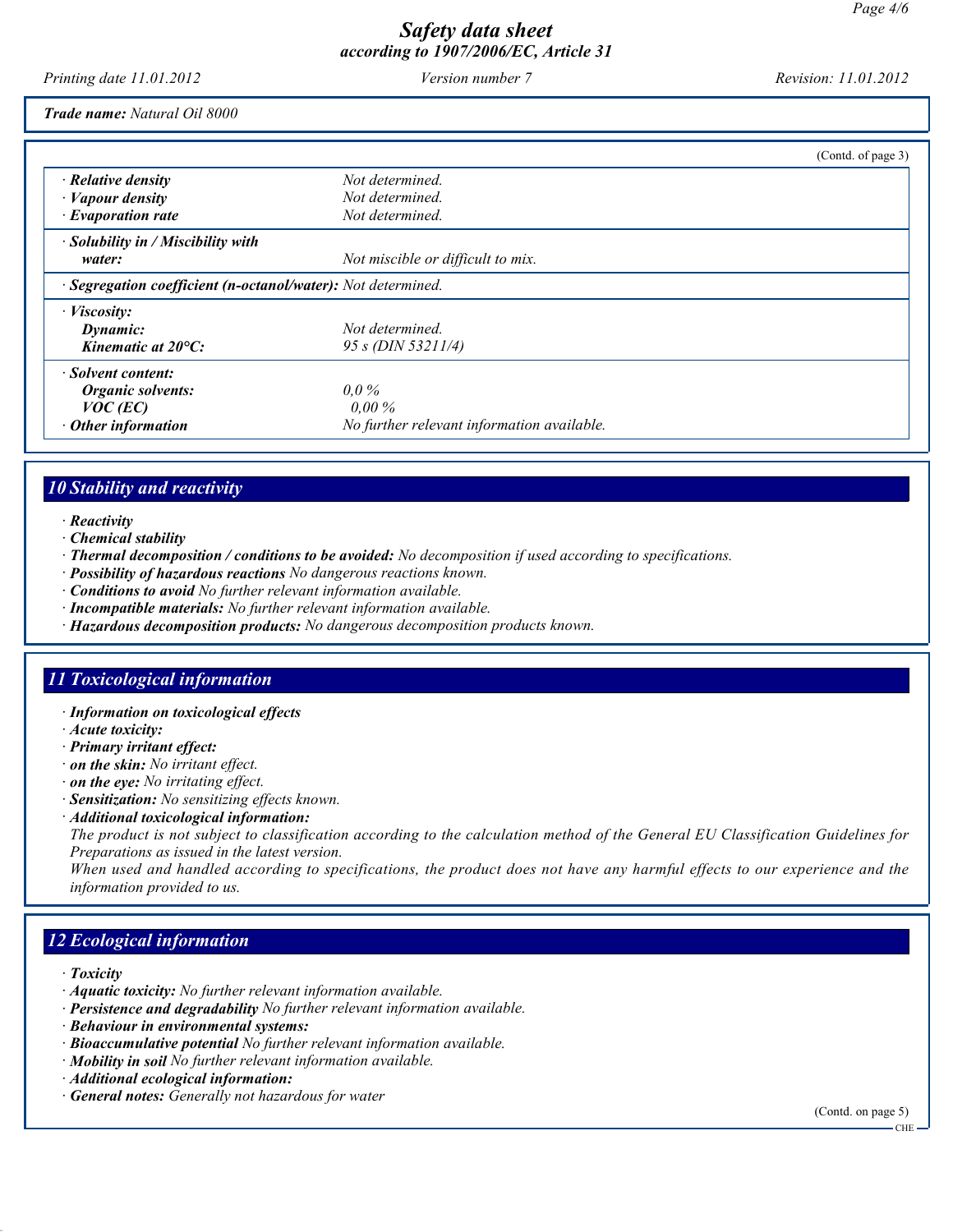Printing date 11.01.2012 Version number 7 Revision: 11.01.2012

Trade name: Natural Oil 8000

· Results of PBT and vPvB assessment

- · PBT: Not applicable.
- · vPvB: Not applicable.
- · Other adverse effects No further relevant information available.

### 13 Disposal considerations

- · Waste treatment methods
- · Recommendation Smaller quantities can be disposed of with household waste.
- · Uncleaned packaging:
- · Recommendation: Disposal must be made according to official national regulations.

| · UN-Number                                                                  |                 |  |
|------------------------------------------------------------------------------|-----------------|--|
| ADR, ADN, IMDG, IATA                                                         | Void            |  |
| $\cdot$ UN proper shipping name<br>ADR, ADN, IMDG, IATA                      | Void            |  |
| · Transport hazard class(es)                                                 |                 |  |
| ADR, ADN, IMDG, IATA                                                         |                 |  |
| · Class                                                                      | Void            |  |
| · Packing group                                                              |                 |  |
| ADR, IMDG, IATA                                                              | Void            |  |
| · Environmental hazards:                                                     |                 |  |
| $\cdot$ Marine pollutant:                                                    | $N_{O}$         |  |
| · Special precautions for user                                               | Not applicable. |  |
|                                                                              |                 |  |
| · Transport in bulk according to Annex II of MARPOL73/78 and<br>the IBC Code | Not applicable. |  |

### 15 Regulatory information

· Safety, health and environmental regulations/legislation specific for the substance or mixture

· Labelling according to EU guidelines:

Observe the general safety regulations when handling chemicals.

The product is not subject to identification regulations under EU Directives and the Ordinance on Hazardous Materials (German GefStoffV).

- · Special labelling of certain preparations: Safety data sheet available for professional user on request.
- $\cdot$  Chemical safety assessment: A Chemical Safety Assessment has not been carried out.

(Contd. on page 6)

 $CHI$ 

(Contd. of page 4)